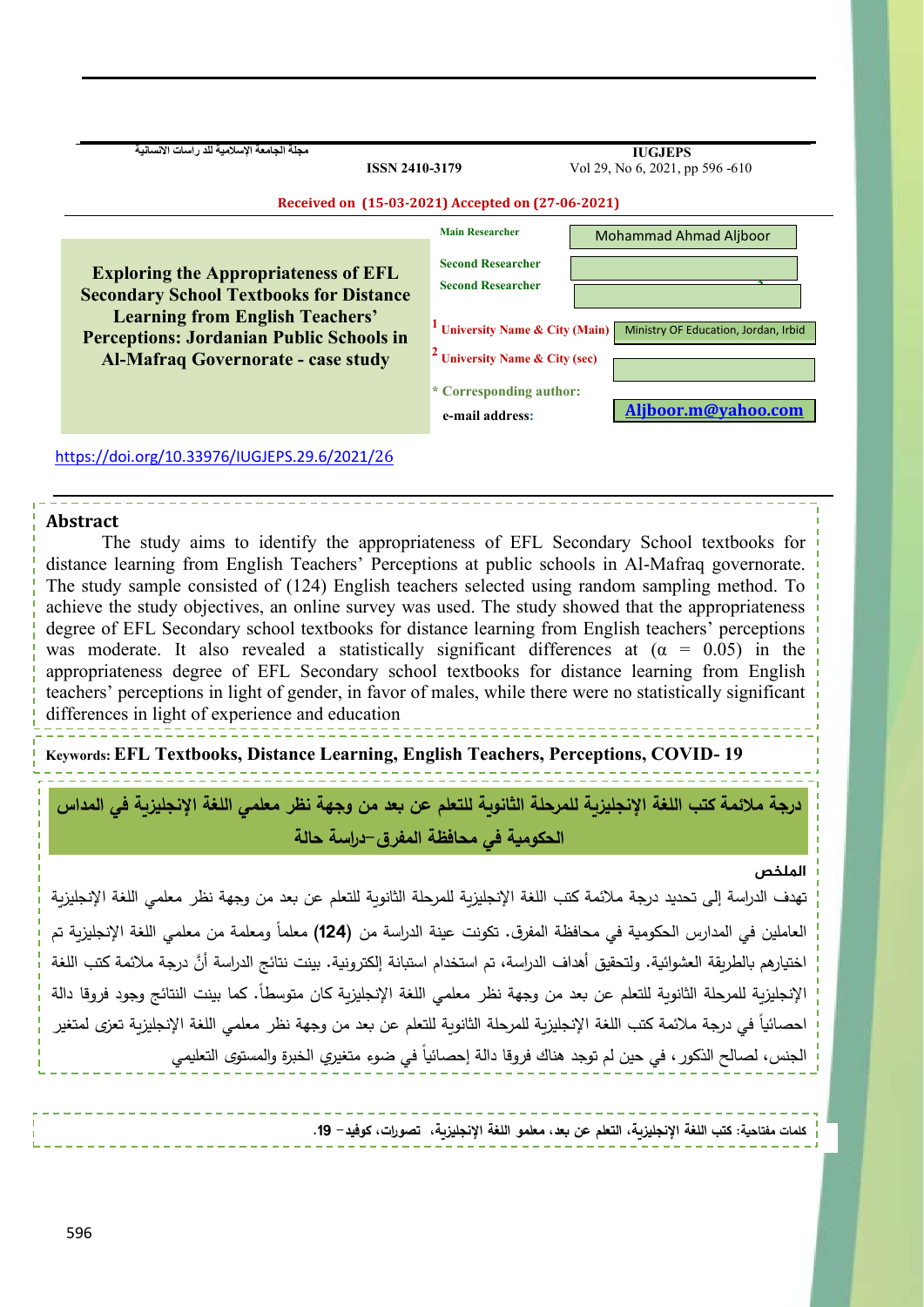The interest in technology has been a main focus by the educational authorities in Jordan since the convention of the education reform conference at Amman recommending the need to transfer the learning teaching process to be fully or partially technology-based since technological advancements have been a major feature for the last forty years. Realizing this fact, the inclusion of technology was a significant feature of the Jordanian educational reforms, and this was mainly apparent in the nature of the school textbooks which witnessed drastic changes to be suitable for the increasing employment of technology in all fields.

One of the major events throughout history was the emergence of COVID-19 in the late 2019 in China which is a pandemic resulting in acquits respiratory disorders. The most effective measures for was safe guarding one's life from being threatened by this pandemic is social distancing which means closing schools and business organizations; the use of face masks and imposing travel distractions (Voo, Reis, Thomé, Ho, Tam, Kelly-Cirino and Munsaka, 2021). Cao, Fang, Hou, Han, Xu, Dong and Zheng (2020) content that this pandemic has been spreading rapidly all over the world and this means that there are necessary measures to keep peoples' lives safe from such dangerous disease. Emphasizing the hazards of COVID-19, Pan, Ojcius, Gao, Li, Pan and Pan (2020) contents that this pandemic is a major concern for public health and local governments since it has significant negative effects on the different educational and business institutions. Following the wild spread of COVID-19, many governments worldwide implemented various measures such as closing schools and universities in addition to forcing lockdowns that restrict people's mobility. In other word, people are shutting their doors on themselves since they were not allowed to go out either to work or to school leading to the transfer to distance learning which seemed to be the most appropriate solution to maintain learning and teaching to students while keeping them safe (Odriozola-Gonzales, Planchielo-Gomez, Irurtia and Luis-Garcia, 2020).

It was evident then that the most effective solution to deliver learning experience to students who are forced to stay home is to adopt distance learning which is mainly characterized by the separation between students and their teachers and employing technology as the main tool to provide learning material (Berg, 2020). It has become a fact during COVID-19 that the transition to distance learning has become the main source for creating an interactive learning environment (Banna, Lin, Stewart and Fialkowski, 2015). But the main problem was to keep interaction between students and their teachers although different scholars such as Tirri and Kuusisto (2013) and Wang, Chen and Anderson (2014) emphasized that interaction between students and teachers is vital for creating a rich learning and teaching environment for both.

There are some major differences between face-to-face instruction and distance learning. For example, one of the main features of face-to-face instruction is being interactive and synchronous while distance learning can be either synchronous or asynchronous (Ustati and Hassan, 2013). In the same line, Dzakiria, Rozhan and Hanafi (2005) state that this is one of the most important differences as immediate interaction synchronous between the student and teachers takes a specific period of time, while provoking a sense of belonging for both students and teachers. This is very significant in the sense it embodies the essence of teaching-learning process. In the same vain, Banna, Lin, Stewart and Fialkowski (2015) assert that distance learning is characterized by a major pitfall which is, it does not lead to human interaction and this may have negative effects on students' motivation and their desire to be active learners.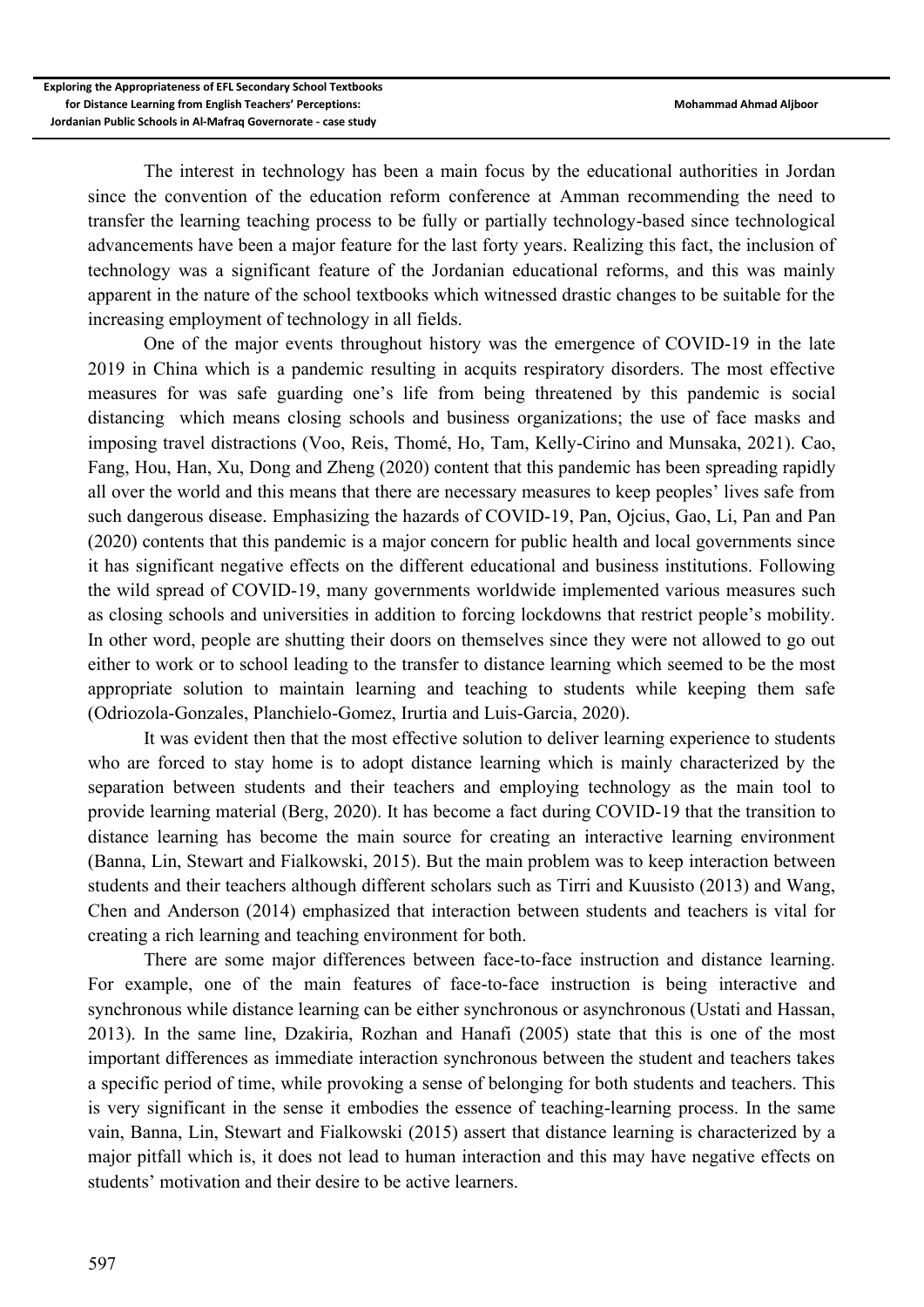The transition to distance learning means that there should be a suitable textbook able to fulfill the needs and desires of students in distance learning. In Jordan, Al-Husban (2019) states that English is one of the compulsory school subjects as Action Back textbook is the main tool used by Jordanian schools for delivering English as a foreign language from grade one to grade twelve. The main objective of this textbook is to improve students' proficiency in the four language skills (Reading, writing, listening and speaking). This means that there is a need to examine the appropriateness of such textbook to achieve this main objective (Al-Ghazo and Smadi, 2013), and this is very significant in times of crisis such as the time when textbooks are delivered to students using distance learning.

Sungif and Ahmad (2014) sought to evaluate the contents of in-use year 5 and year 6 textbooks in Malaysian primary schools in exploring the strengths and weaknesses of the textbooks. The study sample consisted of 32 English teachers chosen randomly from primary schools. To achieve the study objectives, a questionnaire was used. The findings of the study revealed that the textbook for each year is highly useful. It is also found that the textbooks are suitable either for low proficiency or vice versa.

Carman, Xu, Rushton, Smallheer, Williams, Amarasekara and Oermann (2017) aimed to describe the use of virtual simulations in a distance-based ACNP program and student performance in the simulations. The study integrated into ACNP course where students were assigned to simulation groups of 4 students each. The study showed that virtual simulations provide a learning platform that allows live interaction between students and faculty, at a distance, and application of content to clinical situations. It also showed that in simulation, learners have an opportunity to practice assessment and decision-making in emergency and high-risk situations which affect their performance positively.

In Iran, Zare-ee and Hejazi (2018) sought to define learners' and teachers' views concerning the adaptation of a locally developed English language teaching textbooks. The sample of the study consisted of 119 undergraduate students and 36 faculty members who completed an 81 item general-purpose textbook evaluation checklist. The study revealed that students and teachers have positive views concerning the adaptation of a locally developed English language teaching textbooks. The results also showed that locally-developed and adopted (international) textbooks received the highest ratings on content, grammar, appearance, and learning activities, while they received the lowest ratings on language skills (reading, writing, speaking, and listening) from students and teachers views. The study revealed a statistically significant difference in students' and teachers' views concerning the adaptation of a locally developed English language teaching textbooks, in favor of teachers.

Setyansah and Apriandi (2018) worked to develop a numerical analysis textbook based on elearning media 'Matlab simulation' through the development stages (Analysis, Design, Development, Implementation and Evaluation). The sample of the study involved Indonesian 3 students and field trials involving 20 mathematics education study program students. The study results showed that textbooks developed are appropriate for learning from students' perspectives.

Lau, Lam, Kam, Nkhoma, Richardson and Thomas (2018) investigated the role of textbooks learning resources in e-learning in Australia. A sample of learning resources that came with 100 commonly used textbooks in the disciplines of logistics/supply chain management and information systems were classified using the framework. To achieve the study objectives, cluster analysis was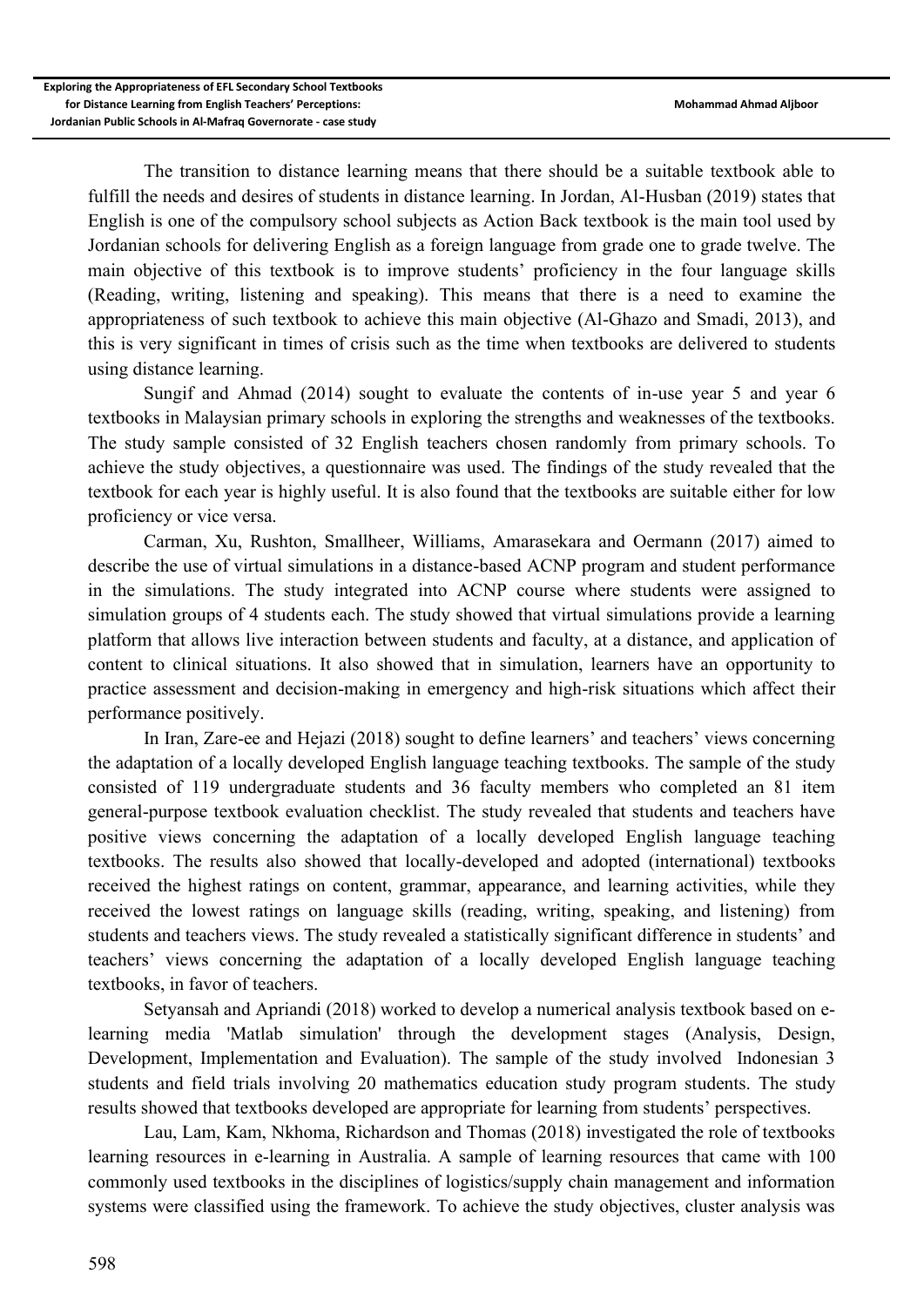also conducted. The results of the analysis showed that textbook learning resources are only suitable for low-order to mid-order learning. It also showed that the resources investigated lack the sophistication and complexity to support high-order learning that involves a great deal of interaction and collaboration among the learners and the teacher.

In USA, Lin (2019) investigated 46 undergraduate students' perceptions of using only Open educational resources OEF in an introductory course. Data collected through an online survey. As reported by the participants, advantages of using OER include textbook cost savings, access to dynamic and plentiful OER materials, enabling mobile learning and that OER foster the development of self-directed skills and copyright guidelines. The study also showed that challenges include lacking a tactile sense with OER, slow Internet connections, unclear instruction and guidance, and insufficient self-regulation skills.

To evaluate nursing students' experiences of the pedagogical transition from traditional campus based learning to distance learning using digital tools Langegard, Kiani, Nielsen and Svensson (2021) asked 96 students to respond to a questionnaire comprised of 14 items, including two open-ended questions. The analysis interviews extracted three main dimensions: didactic aspects of digital teaching, study environment, and students' own resources. The results also showed that a majority of students preferred campus-based education and experienced deterioration.

By using a questionnaire, Salman and Bawaneh (2021) investigated the perceptions of 746 basic and secondary school students concerning their attitudes toward distance learning during COVID-19, in addition to the challenges they face and their suggestions to overcome them. For data collection, the study sample responded to a questionnaire that the researchers constructed. The study showed that the degree of attitudes of Jordanian students towards distance learning was moderate, while the average of the challenges was weak. The results indicated that there are many challenges faces distance learning including the availability and speed of internet services, and content design according to distance learning, as well as the need to take into account the diversity of students and the teaching method, and the need to train both teachers and students on the mechanisms of using learning platforms. The study sample suggests holding a set of training programs for all members of the educational system concerning the mechanisms for employing distance learning platforms effectively, redesigning the content based on distance learning models and theories, and providing Internet services with free and sufficient packages for students.

## **Problem of the Study**

The school year 2019/2020 has witnessed significant changes in the way the learning material is presented to students as a result of the COVID-19 outbreak. Teachers were forced to transform the method of teaching from face-to-face to distance learning and this is a drastic change in learning/teaching process. As textbooks are the main tool for presenting the learning material, there was a need to examine to what extent these textbooks are suitable for this new form of learning and teaching. As one of the school subjects, EFL secondary school textbooks are expected to be suitable to be used in learning and teaching in Jordan since the Jordanian ministry of education have Longley realized the importance of transforming face-to-face teaching to distance learning which the future of the learning teaching process is.

Previewing previous studies, there was a significant gap in examining the appropriateness of EFL textbooks for distance learning which has become a fact during COVID-19 pandemic.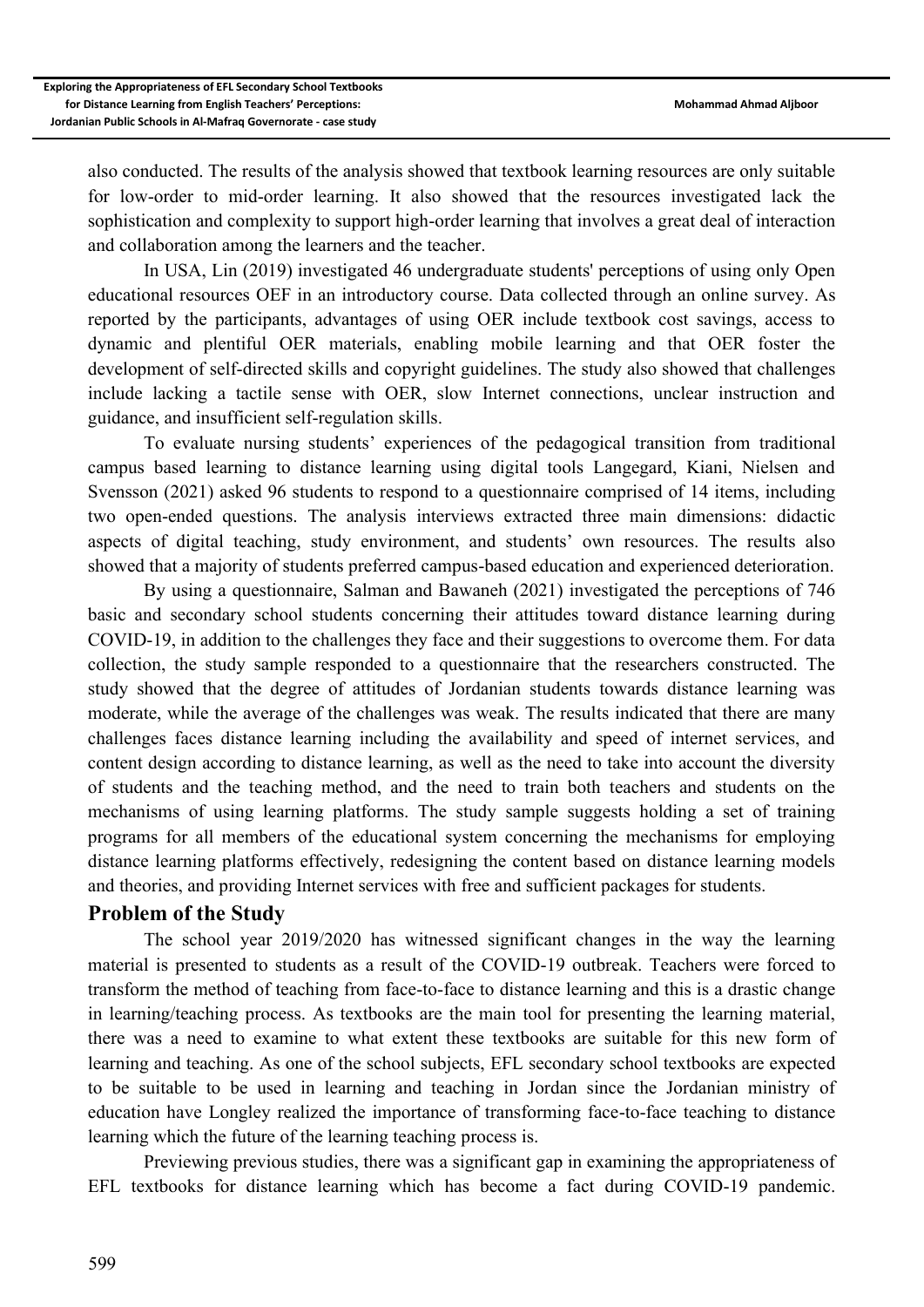Rajasekhar, Edgcomb and Vahid (2019) found that students are more willing to use traditional textbooks compared to interactive ones, a learning behavior that may be explained by that students are not fully equipped for such transfer in the traditional method of teaching. Bowers (2019) confirmed this fact by stating that e-textbooks are not will designed to be employed in e-learning since they lack some of the major components for completing the traditional learning teaching process such as interaction between students and teachers.

As one of the EFL teachers and currently a school principal, the researcher noticed that EFL textbooks are still ineffective in providing active learning experiences for both teachers and students since both are not enough equipped transferring the way EFL is presented in schools. There were numerous complaints by students, parents, and teachers that it is difficult to use current EFL textbooks used in Jordanian secondary schools as the main tool for providing rich learning experiences for students. Some Jordanian researcher (e.g. Al-Husban (2019) ; Al-Ghazo and Smadi, 2013) asserted the need for EFL textbooks developers to take more actions in making secondary schools EFL textbooks more appropriate for distance learning environment.

Therefore, this study examines appropriateness of EFL secondary school textbooks for distance learning from English teachers' perspectives at public schools in Al-Mafraq governorate by answering the following questions:

- What is the appropriateness degree of EFL Secondary school textbooks for distance learning from English teachers' perceptions at public schools in Al-Mafraq governorate?
- Are there any statistically significant differences at  $(\alpha = 0.05)$  in the appropriateness degree of EFL secondary school textbooks for distance learning from English teachers perceptions at public schools in Al-Mafraq governorate in light of gender, experience and education?

### **Significance of the Study**

The significance of the current study stems from its role in identifying the appropriateness of EFL secondary school textbooks for distance learning from English teachers' perspectives. The study is also hoped to enable decision makers in the Jordanian educational field to develop the EFL curriculum to be suitable for distance learning to ensure providing a positive educational experience for students and improve their performance. Furthermore, teachers and supervisors may benefit from the results of this study by acquiring more information about the effective use of EFL textbooks in distance learning, which became a fact no one can deny. As for students, this study may shed light on the importance of textbooks for distance learning as one of the most salient means for providing the learning materials from them.

### **Objectives of the Study**

The study aims to determine the degree of appropriateness of EFL secondary school textbooks for distance learning from English teachers' perceptions at public schools in Al-Mafraq governorate, and to define the differences in the degree of e-learning impact on learning outcomes in light of gender, education, and experience.

#### **Limitations of the Study**

The study limitations may be stated by the fact that this study was confined to EFL secondary school textbooks. Furthermore, the sample of the study was confined to EFL teachers, and this may restrict the generalization of the results to other school stages, other school subjects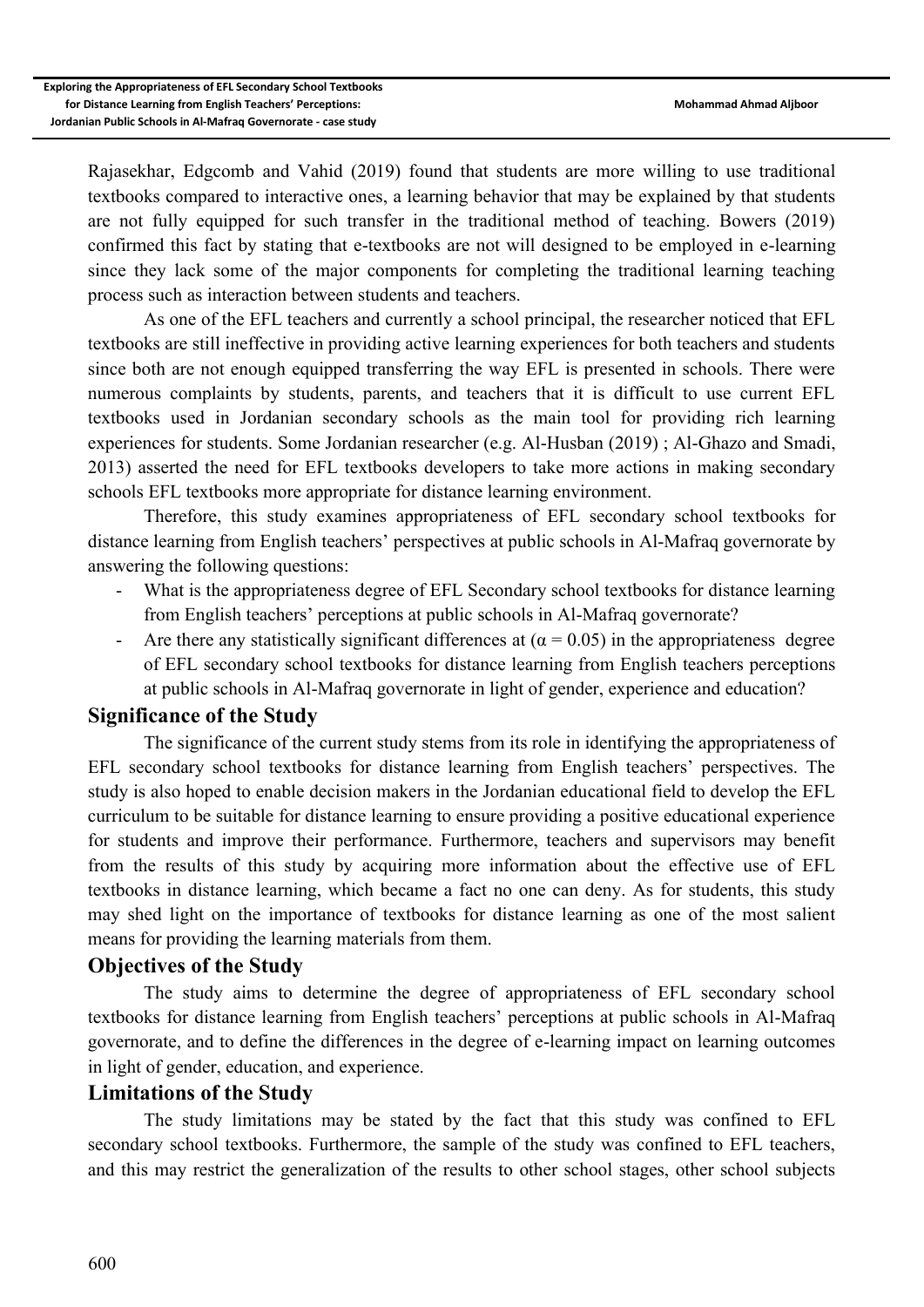and populations. Finally, the study was conducted in 20020/2021 school year at Al Mafraq, Jordan, indicating that the results neither are nor applied to other time period and geographical regions.

# **Methodology**

# **Design of the Study**

The study used analytical descriptive design through using a questionnaire as the primary source for data collection from the study sample and to achieve the study objectives.

## **Population and Sample of the Study**

The population of the study consisted of all English teachers who work in the public schools at Al-Mafraq governorate in Jordan; while the sample of the study consisted of 124 English teachers selected using random sampling method distributed on the study variables as shown in table 1. **Table 1: Distribution of the Study Sample According to the Study Variables**

| Variable   | Participation          | Frequency | $\frac{0}{0}$ |  |
|------------|------------------------|-----------|---------------|--|
| Gender     | Male                   | 42        | 33.9          |  |
|            | Female                 | 82        | 66.1          |  |
| Education  | <b>Bachelor Degree</b> | 90        | 72.6          |  |
|            | Postgraduate           | 34        | 27.4          |  |
| Experience | 1-5 Years              | 28        | 22.6          |  |
|            | 6-10 Years             | 29        | 23.4          |  |
|            | $11-15$ Years          | 39        | 31.5          |  |
|            | More than 16 Years     | 28        | 22.6          |  |
| Total      |                        | 124       | 100           |  |

As seen in table (1), the majority of the study sample was of female (N=82, 66.1%) as compared to males (N=42, 33.9%). With respect to eduaction, Bachelor degree holders represented (72.6%) and their number was (90) compared to postgraduate holders (27.4%) and their number was (34). As for experience, (1-5 years) of experience represented (22.6%) and their number was (28) compared to (6-10 years) of experience represented (23.4%) and their number was (29) compared to (11-15 years) of experience represented (31.5%) and their number was (39) compared to (more than 16 years) of experience represented (22.6%) and their number was (28).

## **Study Instruments**

To achieve the study objectives, the researcher developed a questionnaire by referring to a set of previous studies such as Bhebhe and Maphosa (2016) and Alzbon (2016). İt consisted in its preliminary format of 40 items distributing on 4 domains: Teachers, Students, Curriculum, Computer Literacy

## **Validity of the Instrument**

To ensure the face validity of the instrument, 10 expertise in the field of English teaching methods were asked to give their opinions about the items of the instrument. 80% of the proposed amendments were taken into consideration. The instrument in its final format consisted of 40 items, distributing on 4 domains: Teachers, students, curriculum, and computer literacy.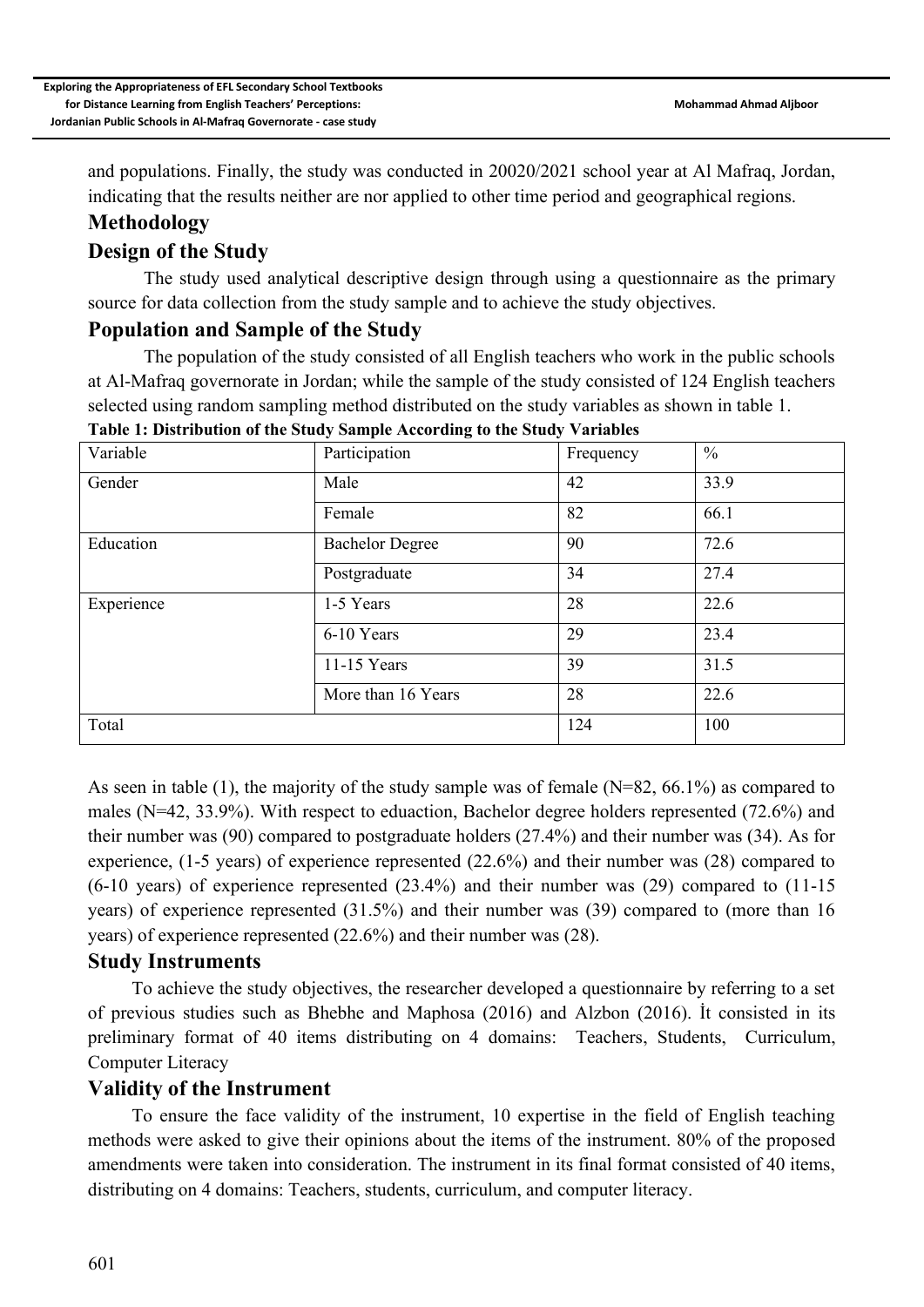# **Reliability of the Study**

To verify the reliability of the study instrument, test-retest method was used by administrating the instrument for the first time on a sample consisted of 17 English teachers from the study population and out of the original sample of the study and re-administrating the same instrument on the same sample after two weeks. Then, Pearson Correlation was calculated between their scores on the scale.

Furthermore, Cronbach alpha Coefficient for internal consistency reliabilities was calculated. Table 2 shows test-retest and internal consistency reliabilities for the individual domains and the total instrument. As seen these values are appropriate to achieve the objectives of the study.

| N              | domain                                                                                          | Cronbach alpha |
|----------------|-------------------------------------------------------------------------------------------------|----------------|
|                | Difficulties related to implementation                                                          | 0.92           |
| 2              | Difficulties related to the teacher's awareness of electronic evaluation $(0.94)$<br>strategies |                |
| 3              | Difficulties related to educational content                                                     | 0.92           |
| $\overline{4}$ | Difficulties related to students                                                                | 0.92           |
|                | Total score                                                                                     | 0.97           |

**Table 2: Cronbach Alpha for Individual Domains and Total Instrument**

**Results and Discussion of the Study**

# **Results of the first question: What is the appropriateness degree of EFL Secondary school textbooks for distance learning from English teachers' perceptions at public schools in Al-Mafraq governorate?**

To answer the first question of the study, means and standard deviations of the appropriateness degree of EFL Secondary school textbooks for distance learning from English teachers' perceptions at public schools in Al-Mafraq governorate were computed as presented in tables 3.

| Table 3: Means and Standard Deviations of the Appropriateness Degree of EFL Secondary School |
|----------------------------------------------------------------------------------------------|
| Textbooks for Distance Learning from English Teachers Perceptions in a Descending Order      |

| Rank | N | Domain            | Mean | Std. Deviation |
|------|---|-------------------|------|----------------|
|      |   | Teachers          | 3.55 | .599           |
|      | 4 | Computer Literacy | 3.55 | .576           |
|      |   | Curriculum        | 3.53 | .583           |
|      | ∠ | Students          | 3.43 | .619           |
|      |   | Total             | 3.52 | .532           |

Table 3 shows that "Teachers" and "Computer Literacy" receives the highest mean 3.55 regarding the degree of agreement followed by "Curriculum" with mean 3.53 while "Students" was ranked last with mean 3.43. This table also shows that the total mean is 3.52.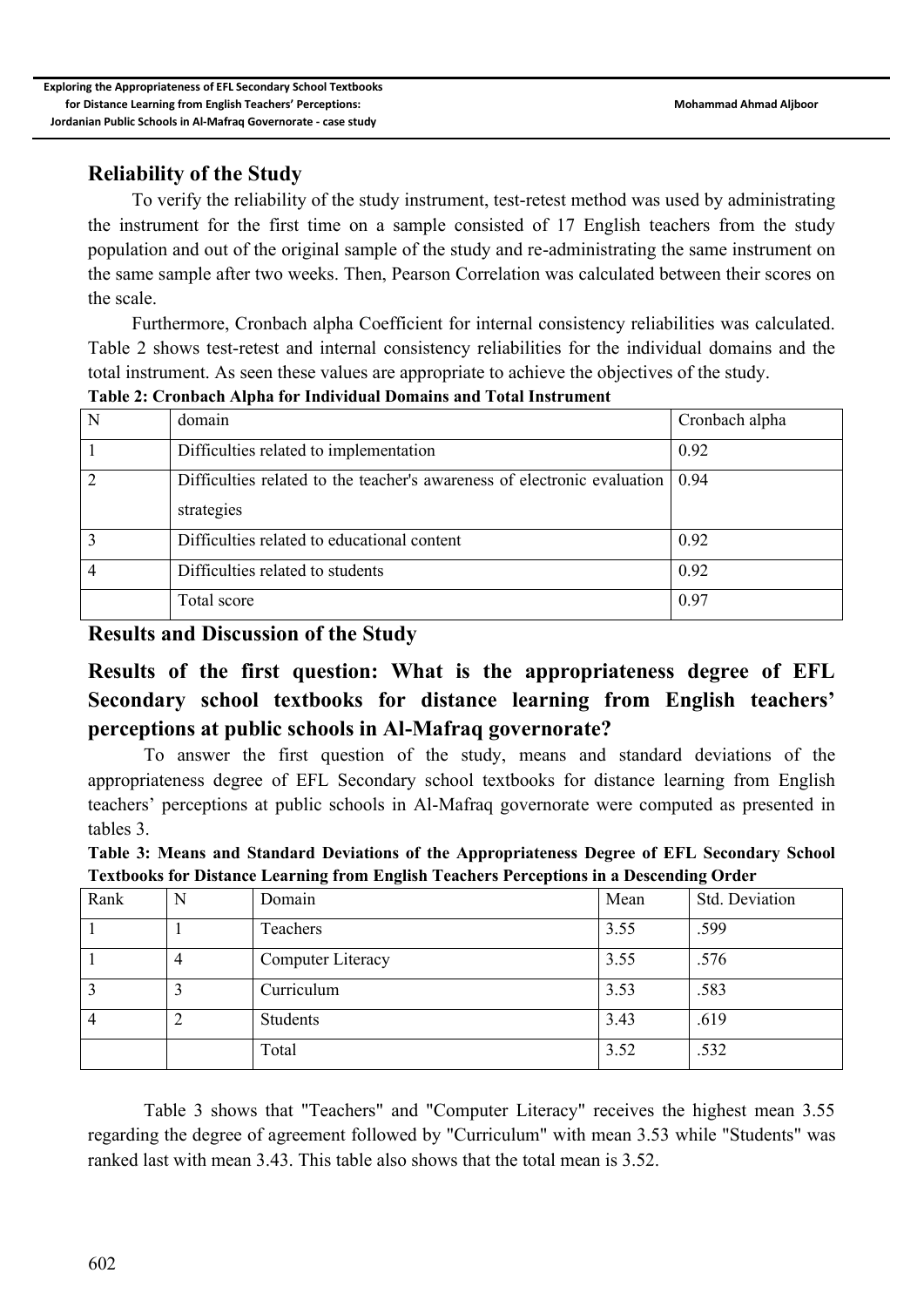This result can be explained by the fact that EFL textbooks developers have realized that there is a need to transfer the content of the textbook to be delivered using e-learning tools, whether this is at present or in the future. Furthermore, the Jordanian ministry of education has worked since 1987 educational form conference stressing the need that textbooks should conform with the technological changes and the transfer to knowledge management that is mainly based on using technology as a tool for delivering the learning material for students.

Stressing this fact, Ghavifekr and Rosdy (2015) stressed the need that education should follow the technological advancement in the different fields and to make use of the applications provided by technology in education. One of the most significant educational fields was teaching methods and the emergence of e-learning which is based on employing technology to deliver the learning material to students. As textbooks are the main tool for giving students a rich learning experience, there should be a considerable effort by educators, textbook designers and developers in addition to teachers to develop high quality textbooks. This was mirrored in the design of EFL secondary school textbook in Jordan since textbooks developers realized the fact that these textbooks should be designed in accordance with the technological requirements entering all fields, including education.

As the educational system in Jordan is based on basic tenets, the most important is to prepare students to enter labor market in the future, the inclusion of different activities that are designed to be delivered using distance learning mirrors the fact that designers are aware of such need for both students and teachers. Noting that the transfer to distance learning was forced by the brake out of COVID-19, EFL secondary school textbooks were written years ago, but they were able to deliver adequate degree of quality with respect to the use of e-learning.

Teachers' domain ranked first, and this may be due to that training programs provided for teachers taking into consideration the use of technology in the learning teaching process. Additionally, teachers' perpetration programs in Jordanian universities are one of the most effective teachers' preparation programs in the Middle East as syllable in these universities take the use of computers as one of the main skills that novels teachers should master in order to be active teachers in this filed.

While students' domain ranked last, this result may be due to that students are not fully aware of the importance of distance learning as an alternative to face-to-face learning experience. Furthermore, students at this age are in their middle adolescence and they use technology for other purposes such as social media, thus, they do not take the use of technology as a means for delivering the learning material as a priority in their lives. Finally, these students face many challenges such as the need to stay home and being not able to interact with their peers at school; something that is very important for them at this age.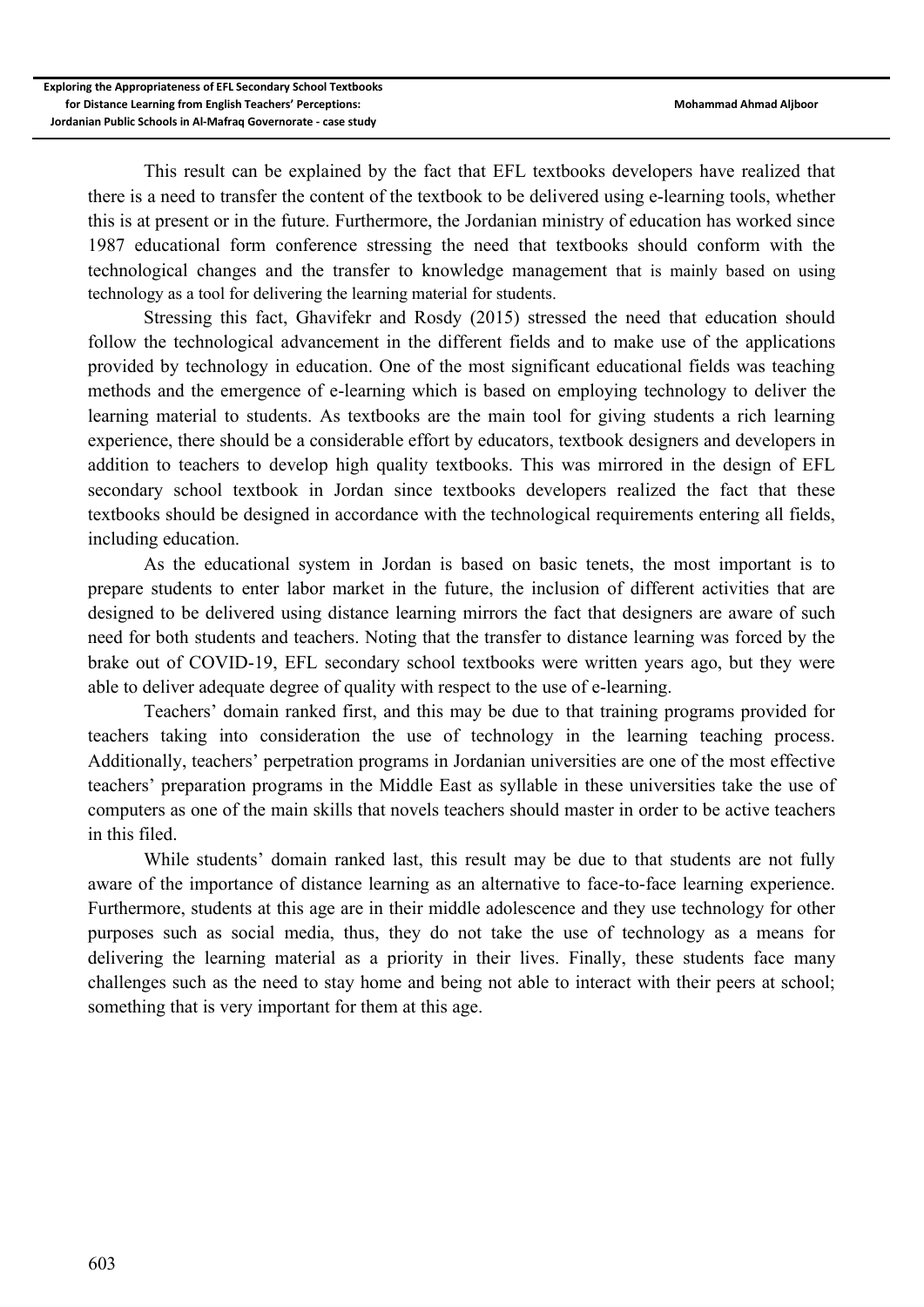**Results of the Second Question: "Are there any statistically significant differences at (α = 0.05) in the appropriateness degree of EFL Secondary school textbooks for distance learning from English teachers perceptions at public schools in Al-Mafraq governorate in light of gender, experience and education?"**

To find out whether there are statistical significant differences  $(\alpha=0.05)$  in the appropriateness degree of EFL Secondary school textbooks for distance learning from English teachers' perceptions at public schools in Al-Mafraq governorate, according to gender, experience and education, t-test analysis was conducted for gender and education variable while One Way ANOVA was conducted for experience variable and the results are shown in the following tables.

#### **1. Gender**

|                   | Gender | N  | Mean | Std.<br>Deviation | t     | Sig. |
|-------------------|--------|----|------|-------------------|-------|------|
| Teachers          | male   | 42 | 3.66 | .625              | 1.529 | .129 |
|                   | female | 82 | 3.49 | .580              |       |      |
| <b>Students</b>   | male   | 42 | 3.61 | .587              | 2.311 | .023 |
|                   | female | 82 | 3.34 | .619              |       |      |
| Curriculum        | male   | 42 | 3.66 | .558              | 1.688 | .094 |
|                   | female | 82 | 3.47 | .588              |       |      |
| Computer Literacy | male   | 42 | 3.70 | .608              | 2.129 | .035 |
|                   | female | 82 | 3.47 | .546              |       |      |
| Total             | male   | 42 | 3.66 | .555              | 2.148 | .034 |
|                   | female | 82 | 3.44 | .507              |       |      |

**Table 4: T-Test Results due Gender Variable**

As shown in Table 4, there are statistically significant differences at ( $\alpha$ = 0.05) in students, computer literacy and total score due to gender in favor of males. Moreover, there are no statistically significant differences at  $(\alpha = 0.05)$  in teachers and curriculum due to gender.

This result can be attributed to the fact that male teachers are more engaged with distance learning environment since they are more willing to participate on virtual environments and thus they can make more concrete accurate judgments about the appropriateness of EFL secondary school textbooks for distance learning which is well-designed for such learning environment. Furthermore, female teachers do not have the time to engage in virtual experiences due to the restricted social constraints and this may hinder them from being able to make objective judgments about different types of textbooks delivered using distance learning.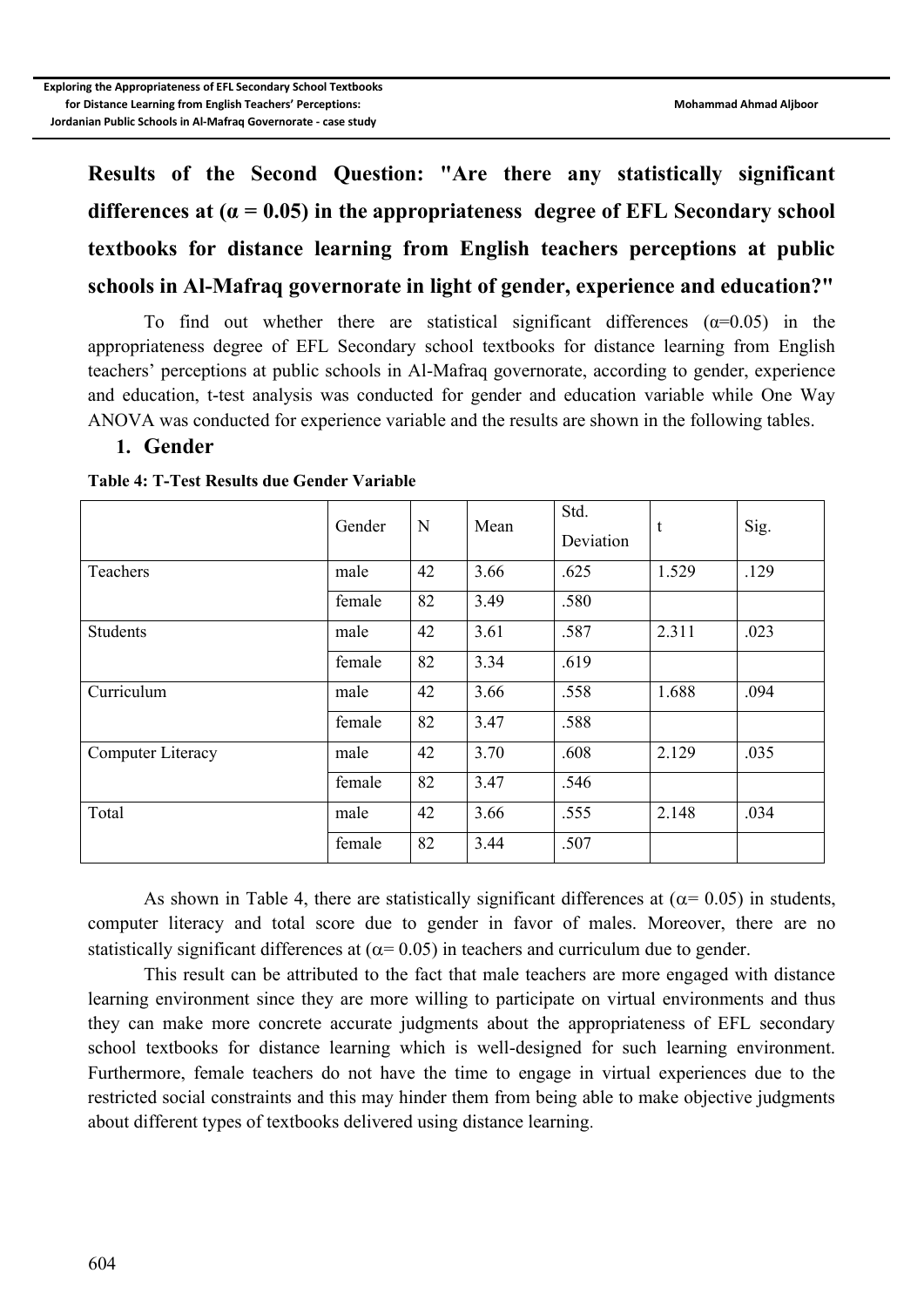## **2. Experience**

**Table 5: One-Way-ANOVA Results due to Experience Variable**

|                   |                    | N   | Mean | Std.<br>Deviation | $\mathbf{F}$ | Sig. |
|-------------------|--------------------|-----|------|-------------------|--------------|------|
| Teachers          | $1 - 5$            | 28  | 3.50 | .595              | .182         | .909 |
|                   | $6 - 10$           | 29  | 3.59 | .557              |              |      |
|                   | $11 - 15$          | 39  | 3.57 | .586              |              |      |
|                   | more than 16 years | 28  | 3.50 | .685              |              |      |
|                   | Total              | 124 | 3.55 | .599              |              |      |
| <b>Students</b>   | $1 - 5$            | 28  | 3.34 | .708              | .555         | .646 |
|                   | $6 - 10$           | 29  | 3.45 | .510              |              |      |
|                   | $11 - 15$          | 39  | 3.52 | .569              |              |      |
|                   | more than 16 years | 28  | 3.38 | .705              |              |      |
|                   | Total              | 124 | 3.43 | .619              |              |      |
| Curriculum        | $1 - 5$            | 28  | 3.62 | .574              | .945         | .421 |
|                   | $6 - 10$           | 29  | 3.40 | .611              |              |      |
|                   | $11 - 15$          | 39  | 3.60 | .524              |              |      |
|                   | more than 16 years | 28  | 3.50 | .638              |              |      |
|                   | Total              | 124 | 3.53 | .583              |              |      |
| Computer Literacy | $1 - 5$            | 28  | 3.64 | .540              | .434         | .729 |
|                   | $6 - 10$           | 29  | 3.47 | .598              |              |      |
|                   | $11 - 15$          | 39  | 3.57 | .558              |              |      |
|                   | more than 16 years | 28  | 3.51 | .626              |              |      |
|                   | Total              | 124 | 3.55 | .576              |              |      |
| Total             | $1 - 5$            | 28  | 3.52 | .545              | .222         | .881 |
|                   | $6 - 10$           | 29  | 3.48 | .520              |              |      |
|                   | $11 - 15$          | 39  | 3.57 | .499              |              |      |
|                   | more than 16 years | 28  | 3.47 | .594              |              |      |
|                   | Total              | 124 | 3.52 | .532              |              |      |

Table 5 shows there are no statistically significant differences at ( $\alpha$ = 0.05) due to experience variable in all difficulties. This result may be explained by several reasons. Firstly, the Jordanian ministry of education has worked more than 20 years on providing teachers with computer courses such as ICDL, Audio Wave, Intel and how to use them in the educational process. This has led to that teachers from different experiences have similar perceptions, skills and beliefs about the appropriateness of textbooks to distance learning. Secondly, teachers are exposed in their university courses to different materials needing the use of computers. This has a positive effect of their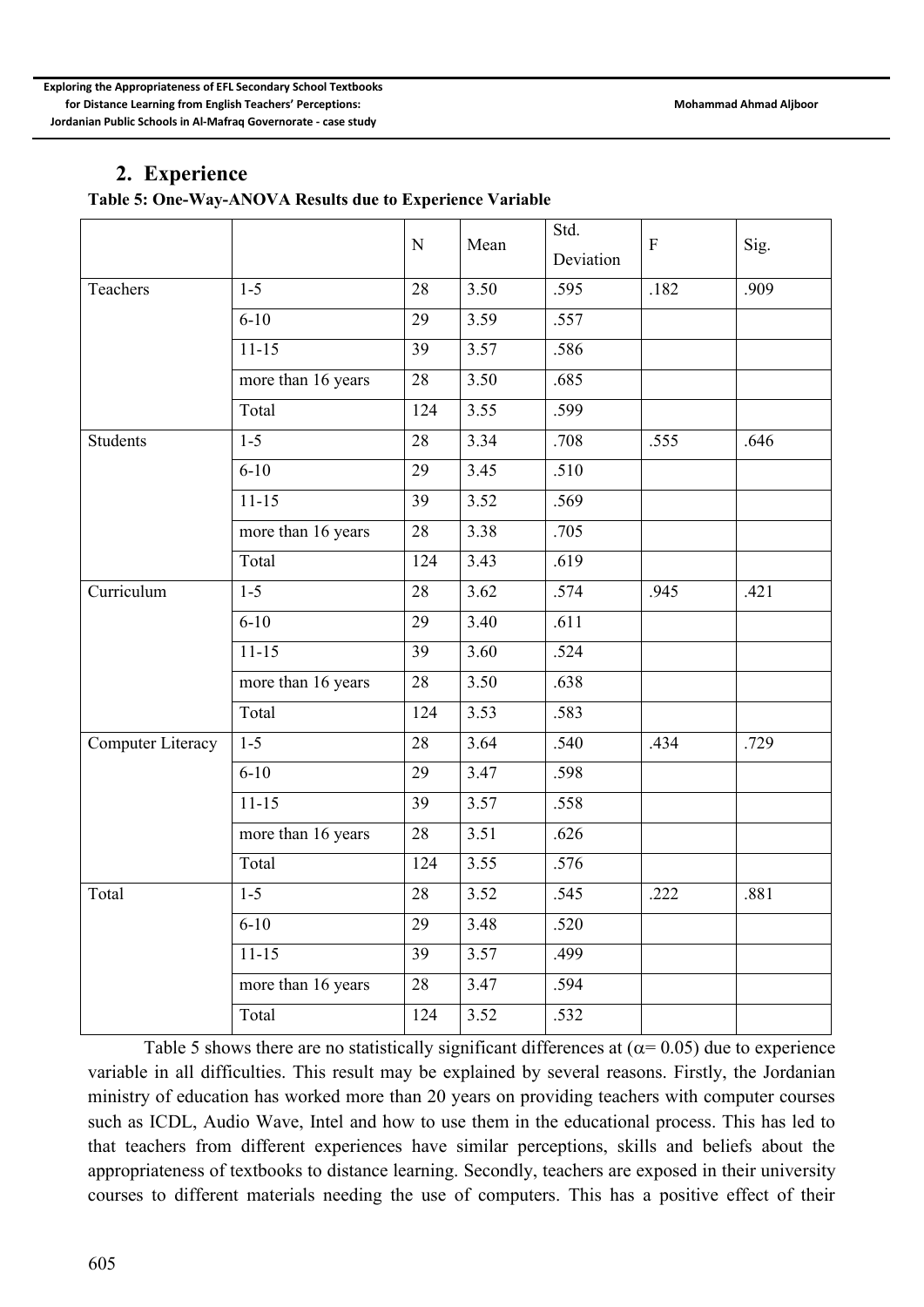computer skills and they capitalized such skills in delivering the learning materials. Lastly, the nature of the textbook is suitable to be used in distance learning and this has led to the disappearance of differences due to experience. Finally, this result may be due to that teachers from the different experience groups share their knowledge about computers as during COVID-19 pandemic, teachers used different social media platforms (WhatsApp, Instagram, …, etc.) to present the various problems they faced during instruction and this had led to diminishing the differences between them with respect to the use of EFL textbook.

#### **3. Education**

|                   | Education         | N  | Mean | Std.<br>Deviation | T     | Sig. |
|-------------------|-------------------|----|------|-------------------|-------|------|
| Teachers          | <b>B.A Degree</b> | 90 | 3.61 | .486              | 2.089 | .039 |
|                   | Graduate          | 34 | 3.36 | .809              |       |      |
| <b>Students</b>   | <b>B.A</b> Degree | 90 | 3.50 | .561              | 2.050 | .043 |
|                   | Graduate          | 34 | 3.25 | .730              |       |      |
| Curriculum        | <b>B.A Degree</b> | 90 | 3.58 | .548              | 1.380 | .170 |
|                   | Graduate          | 34 | 3.42 | .660              |       |      |
| Computer Literacy | <b>B.A Degree</b> | 90 | 3.57 | .520              | .714  | .477 |
|                   | Graduate          | 34 | 3.49 | .708              |       |      |
| Total             | <b>B.A Degree</b> | 90 | 3.57 | .460              | 1.755 | .082 |
|                   | Graduate          | 34 | 3.38 | .677              |       |      |

#### **Table 6: T-Test Results due to Education Variable**

Table 6 shows that there are statistically significant differences at ( $\alpha$ = 0.05) in teachers, and students due to education, in favor of B.A degree. Furthermore, there are no statistically significant differences at ( $\alpha$ = 0.05) in curriculum, computer literacy and total score due to education.

This result can be attributed to that B.A programs in Jordanian universities provide their students with adequate courses promoting their computer skills. This is very true for postgraduate courses which may explain lack of differences due to education. Furthermore, teachers from the different educational degrees share similar experiences whether with respect to face-to-face education or distance learning. Since this study is concerned with the appropriateness of EFL secondary school textbooks, this means that the perceptions of participants are not affected by their own believes, but, there are influenced by material component of the textbooks. This means that education degree is not a significant factor although this study assumed that teachers from different educational degrees may hold similar perceptions. Although, educational level should affect teachers' perceptions with respect to the appropriateness of EFL secondary school textbooks as holding a higher degree implies that the educational experience should be richer, it was surprising to find that education was not a decisive factor influencing teachers' perceptions. This may resulted from that BA and higher education's program take computers skills as a core element in teacher preparation programs and this may be the factor why there are no differences in study sample perceptions due to education.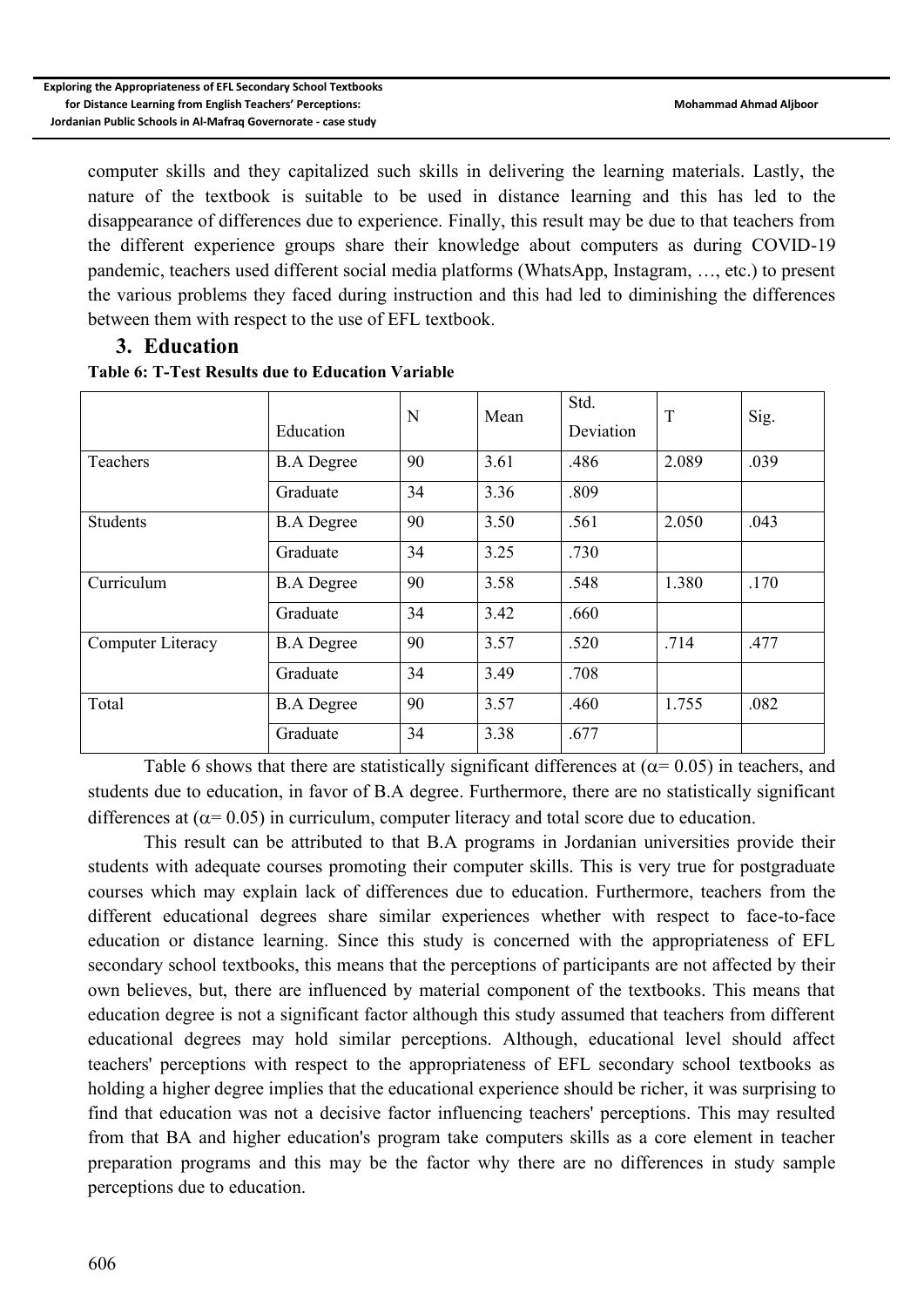## **Recommendations**

In light of the results, the study suggests:

- Calling EFL textbooks designers to concentrate more on textbooks as the main tool for delivering the learning material via distance learning. This means that this process should be based on scientific principles taking into consideration that the future of learning is technology based and this needs to transfer the learning material in textbooks to be delivered by technological tools.
- Designing training programs able to prepare teachers to use e- textbooks more effectively in order to promote the quality of e- learning experiences delivered to students.
- Examining the ability of EFL textbook in addressing some language skills such as writing and listening which need interactive learning environment when being taught in language classes.
- Future research should concentrate on measuring the appropriateness of EFL secondary school textbooks from supervisors' and parents' perspectives.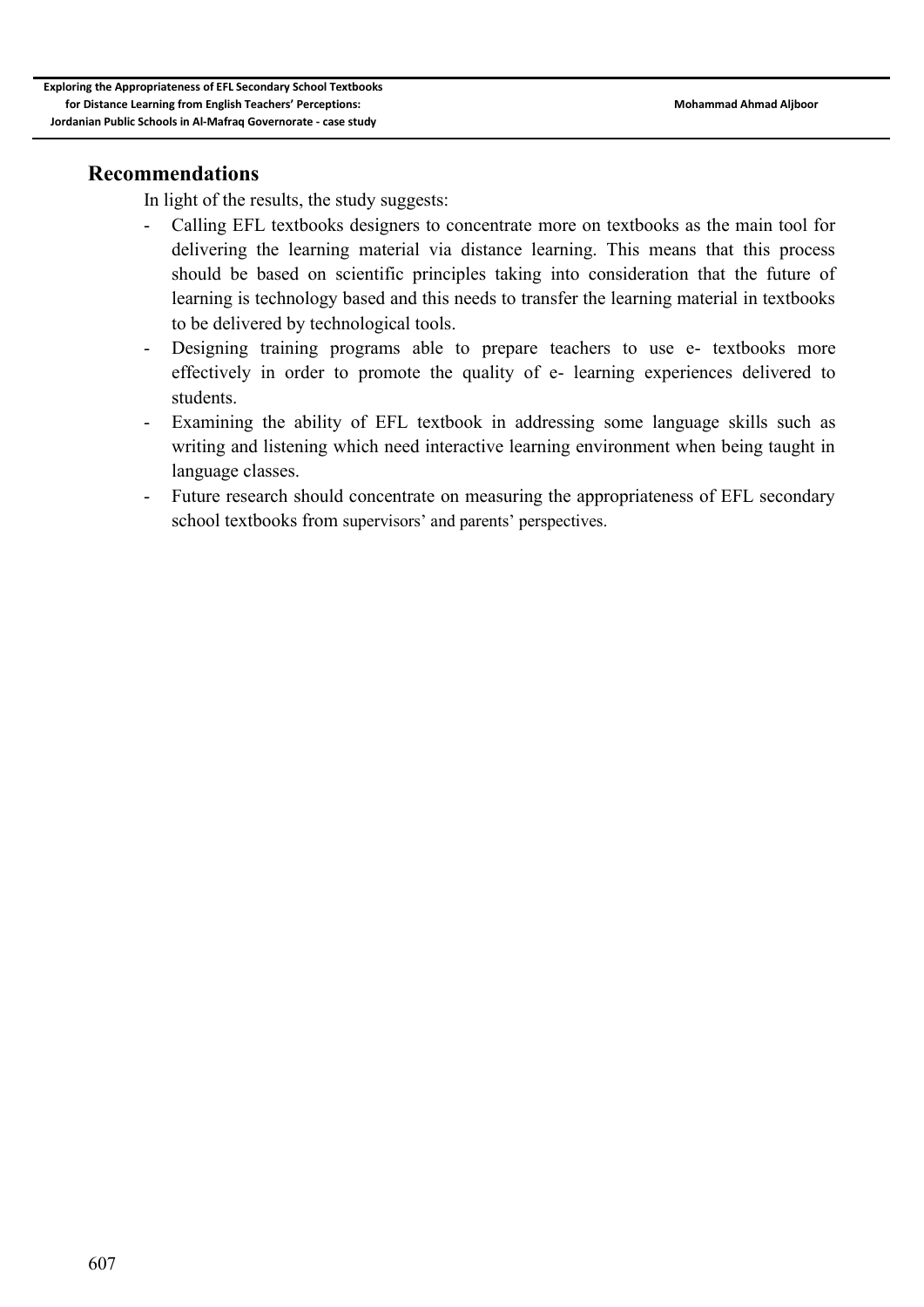#### **References:**

- Al-Ghazo, A & Smadi, O. (2013). A content analysis of the English reading texts' authenticity in Students' Book of Action Pack Eleven in Jordan. *European Scientific Journal, 9*(29), 342-359.
- Al-Husban, N. (2019). An investigation of the inclusion of critical reading strategies in Jordanian EFL textbooks: A content analysis. *Dirasat: Educational Science*, 46(1), 779-789.
- Alzbon, A. (2016). The availability requirements of the application of E-Learning in Jordan, from the point of view of a sample of teachers of Islamic education in the governorates of Jerash and Ajloun in Jordan. *Dirasat: Educational Sciences, 43*(2), 513-533.
- Banna, J., Lin, M., Stewart, M. & Fialkowski, M. (2015). Interaction matters: Strategies to promote engaged learning in an online introductory nutrition course. *MERLOT Journal of Online Teaching and Learning, 11*(2), 249–261.
- Berg, G. (2020). Context matters student experiences of interaction in open distance learning. *Turkish Online Journal of Distance Education, 21*(4), 223-236.
- Bhebhe, S. & Maphosa, C. (2016). Examining teachers' computer literacy and utilization of ICTs in teaching and learning at primary school degree. *Journal of Communication, 7*(2), 231-240.
- Bowers, L. (2019). Touching creativity: A review and early pilot test of haptic tooling to support design practice, within a distance learning curriculum. *Open Learning, the Journal of Open, Distance and E-Learning, 34*(1), 6-18.
- Cao, W., Fang, Z., Hou, G., Han, M., Xu, X., Dong, J. & Zheng, J. (2020). The psychological impact of the COVID-19 epidemic on college students in China. *Psychiatry Research, 287(1)*, 112-934.
- Carman, M., Xu, S., Rushton, S., Smallheer, B., Williams, D., Amarasekara, S. & Oermann, M. (2017). Use of a virtual learning platform for distance-based simulation in an acute care nurse practitioner curriculum. *Dimensions of Critical Care Nursing, 36*(5), 284-289.
- Dzakiria, H., Rozhan, M. & Hanafi, A. (2005). Interaction in open distance learning: Research issues in Malaysia. *Malaysian Journal of Distance Education, 7*(2), 63–77.
- Ghavifekr, S. & Rosdy, W. (2015). Teaching and learning with technology: Effectiveness of ICT integration in schools. *International Journal of Research in Education and Science, 1*(2), 175- 191.
- Langegard, U., Kiani, K., Nielsen, S. & Svensson, P. (2021). Nursing students' experiences of a pedagogical transition from campus learning to distance learning using digital tools. *BMC Nursing, 20*(23), 1-10.
- Lau, K., Lam, T., Kam, B., Nkhoma, M., Richardson, J. & Thomas, S. (2018). The role of textbook learning resources in e-learning: A taxonomic study. *Computers & Education, 118*, 10-24.
- Lin, H. (2019). Teaching and learning without a textbook: Undergraduate student perceptions of open educational resources. *International Review of Research in Open and Distributed Learning, 20*(3), 1-18.
- Odriozola-Gonzales, P., Planchielo-Gomez, A., Irurtia, M. & Luis-Garcia, R. (2020). Psychological symptoms of the outbreak of the COVID-19 confinement in Spain. *Journal of Health Psychology, Retrieved February 10, 2021, from <https://doi.org/10.1177/1359105320967086/>*